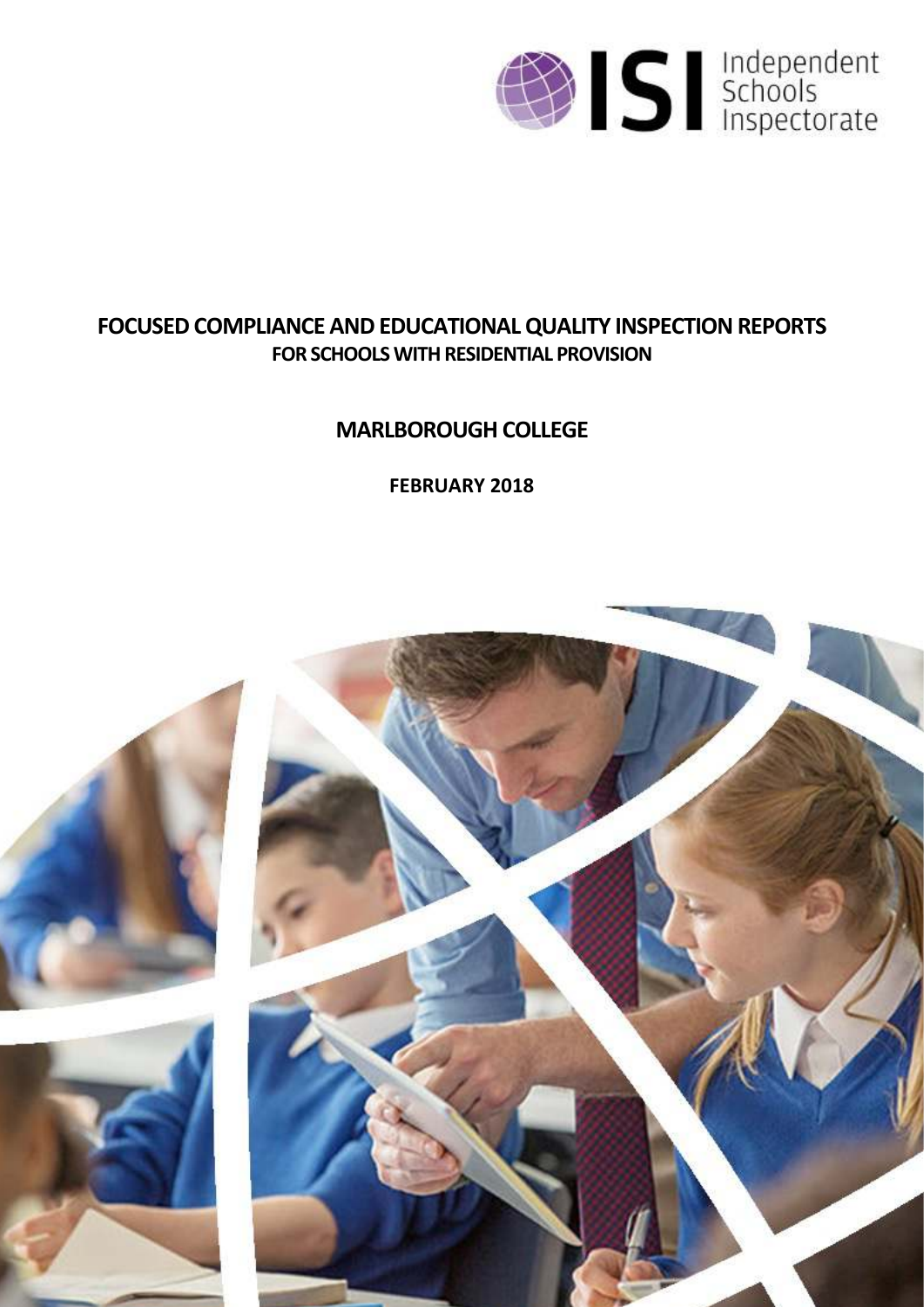**Contents** 2

## **CONTENTS**

|    | <b>SCHOOL'S DETAILS</b>                                              | 3                       |
|----|----------------------------------------------------------------------|-------------------------|
| 1. | <b>BACKGROUND INFORMATION</b>                                        | 4                       |
|    | About the school                                                     | 4                       |
|    | What the school seeks to do                                          | 4                       |
|    | About the pupils                                                     | 4                       |
| 2. | <b>REGULATORY COMPLIANCE INSPECTION</b>                              | 5                       |
|    | Preface                                                              | 5                       |
|    | <b>Key findings</b>                                                  | 7                       |
|    | PART 1 - Quality of education provided                               | $\overline{\mathbf{z}}$ |
|    | PART 2 - Spiritual, moral, social and cultural development of pupils | 7                       |
|    | PART 3 - Welfare, health and safety of pupils                        | 7                       |
|    | PART 4 – Suitability of staff, supply staff, and proprietors         | 7                       |
|    | PART 5 - Premises of and accommodation at schools                    | 8                       |
|    | <b>PART 6 - Provision of information</b>                             | 8                       |
|    | PART 7 - Manner in which complaints are handled                      | 8                       |
|    | PART 8 - Quality of leadership in and management of schools          | 8                       |
| 3. | <b>EDUCATIONAL QUALITY INSPECTION</b>                                | 9                       |
|    | <b>Preface</b>                                                       | 9                       |
|    | <b>Key findings</b>                                                  | 10                      |
|    | <b>Recommendation</b>                                                | 10                      |
|    | THE QUALITY OF PUPILS' ACADEMIC AND OTHER ACHIEVEMENTS               | 10                      |
|    | THE QUALITY OF THE PUPILS' PERSONAL DEVELOPMENT                      | 12                      |
| 4. | <b>INSPECTION EVIDENCE</b>                                           | 15                      |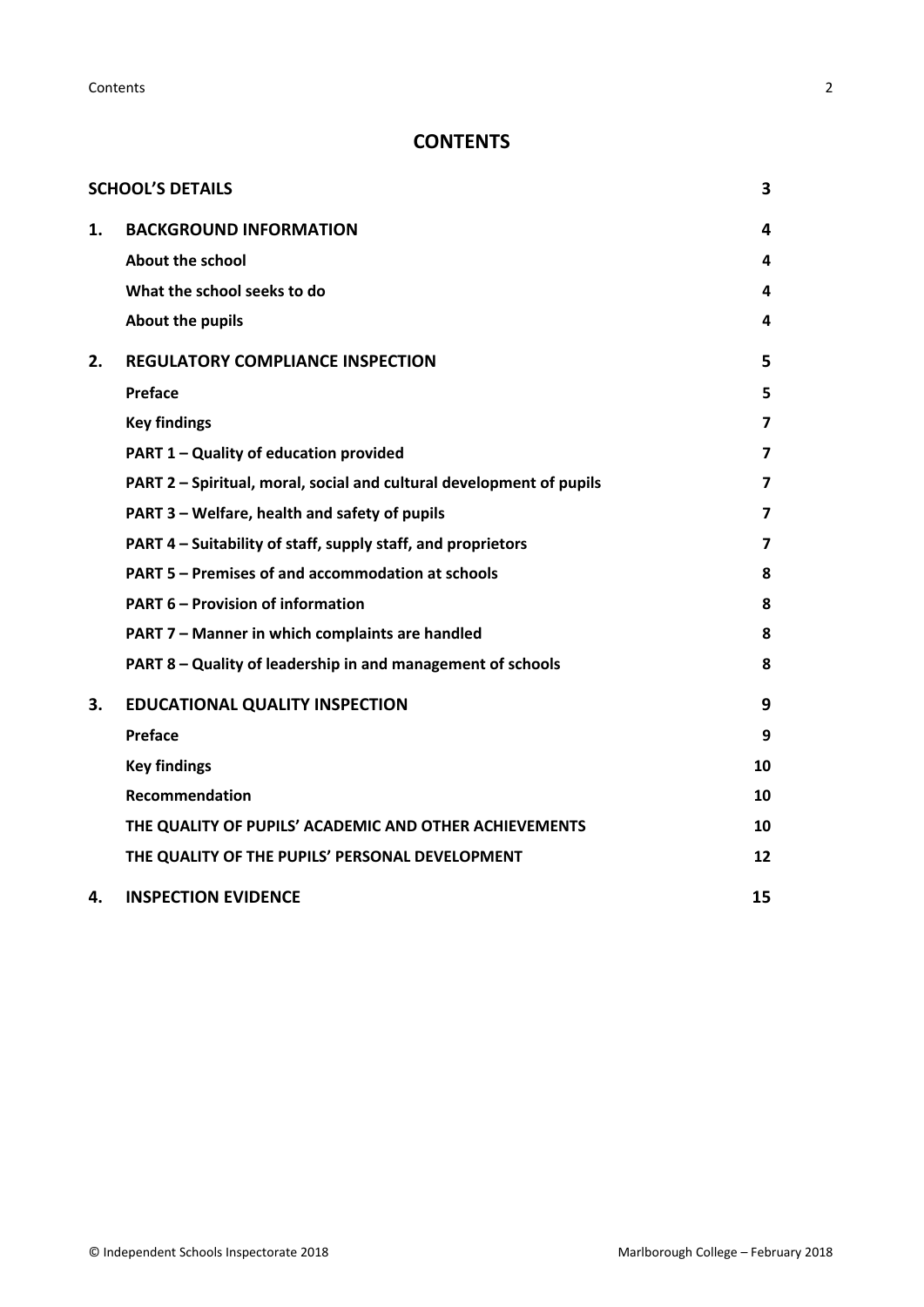## **SCHOOL'S DETAILS**

| <b>School College</b>            | Marlborough College                                        |     |                   |     |
|----------------------------------|------------------------------------------------------------|-----|-------------------|-----|
| <b>DfE</b> number                | 865/6013                                                   |     |                   |     |
| <b>Registered charity number</b> | 309486                                                     |     |                   |     |
| <b>Address</b>                   | Marlborough College<br>Marlborough<br>Wiltshire<br>SN8 1PA |     |                   |     |
| Telephone number                 | 01672 892400                                               |     |                   |     |
| <b>Email address</b>             | enquiries@marlboroughcollege.org                           |     |                   |     |
| <b>Master</b>                    | Mr Jonathan Leigh                                          |     |                   |     |
| <b>Chair of governors</b>        | Lord Malloch-Brown KCMG PC                                 |     |                   |     |
| Age range                        | 13 to 18                                                   |     |                   |     |
| Number of pupils on roll         | 928                                                        |     |                   |     |
|                                  | <b>Boys</b>                                                | 543 | Girls             | 385 |
|                                  | Day pupils                                                 | 34  | <b>Boarders</b>   | 894 |
|                                  | <b>Seniors</b>                                             | 537 | <b>Sixth Form</b> | 391 |
| <b>Inspection dates</b>          | 20 to 22 February 2018                                     |     |                   |     |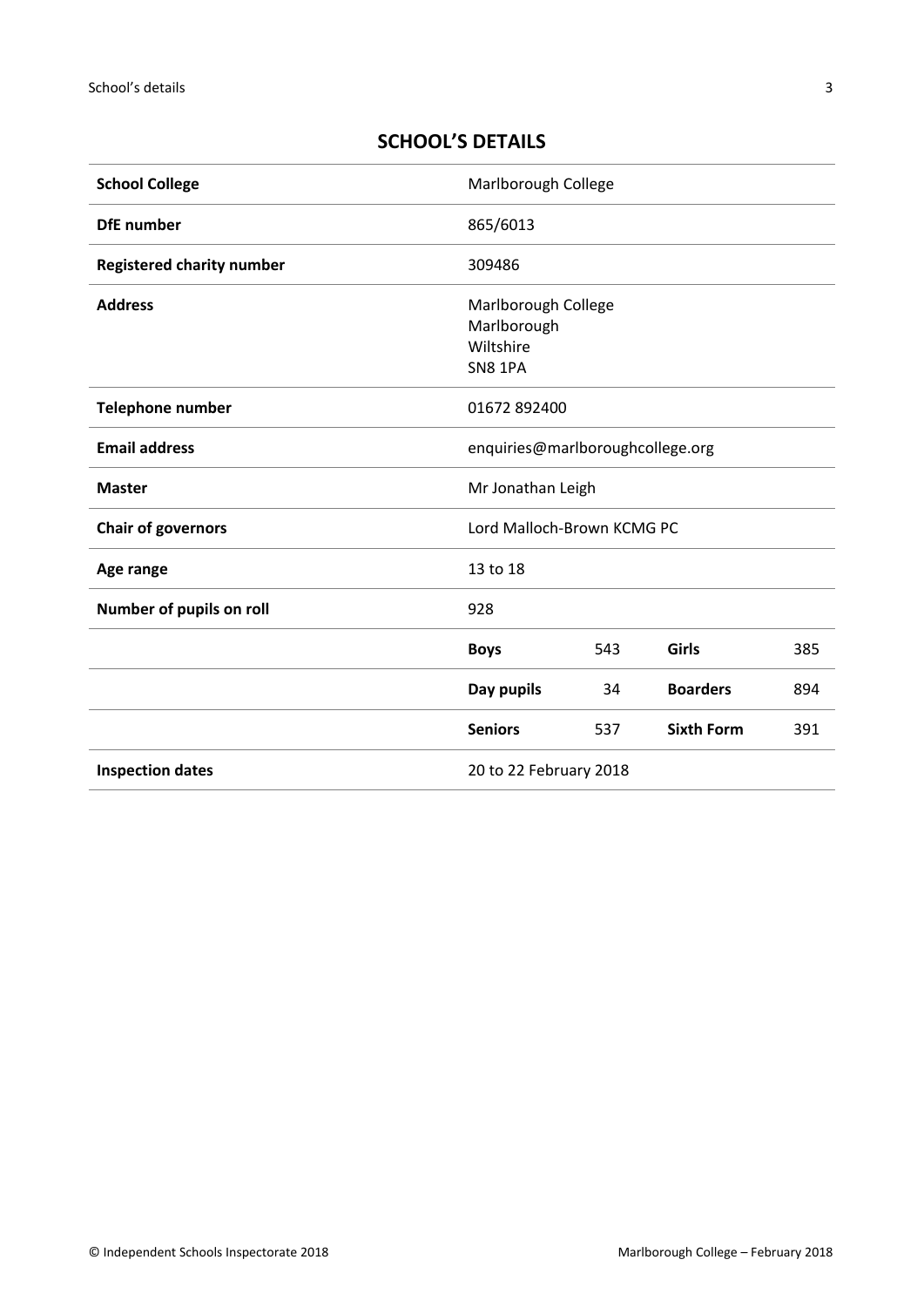## **1. BACKGROUND INFORMATION**

#### **About the school**

1.1 Marlborough College was founded in 1843 to educate the sons of Church of England clergymen. It retains a strong association with the Anglican Church, although today it is a co-educational boarding school for over 900 pupils from the ages of 13 -18, welcoming all faiths. The school occupies an extensive site on the edge of Marlborough in Wiltshire. The school is an educational charity governed by its trustees known as the Council. Boarders are accommodated in one of sixteen houses, six are for boys, six for girls and four accommodate boys in all years and girls in Years 12 and 13. Building work is due to be completed on a new girl's boarding house in September 2018.

## **What the school seeks to do**

1.2 The school seeks to foster excellence through teaching and learning, thus promoting the strongest possible educational values, in order that pupils develop into responsible and confident young adults with the skills to make a difference in whatever they choose to do. It strives to encourage pupils to have the integrity to do what is right, to take responsibility for themselves and others and to aim for rigour in all that they do.

#### **About the pupils**

1.3 Pupils come from a range of professional backgrounds from families living mainly in the south of England. The school has identified 199 pupils as having special educational needs and/or disabilities (SEND), most of these having dyslexia or dyspraxia, and of whom 100 receive specialist support. No pupils have a statement of special educational needs or an educational, health and care plan (EHC). Sixteen pupils who speak English as an additional language (EAL) receive help with their English language skills. Data used by the school has identified 57 pupils as being the most able in the school's population, and they receive additional curriculum support.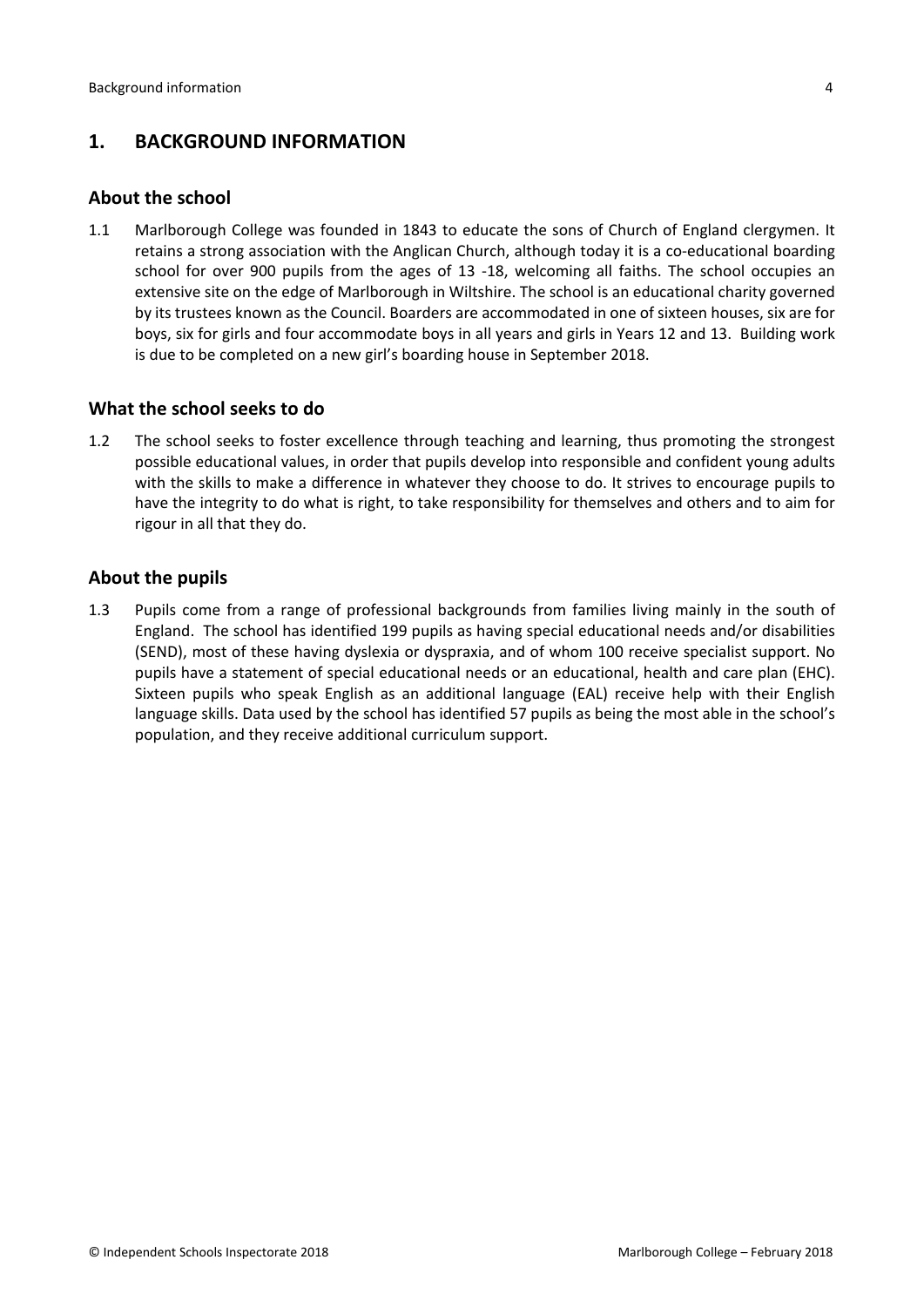## **2. REGULATORY COMPLIANCE INSPECTION**

#### **Preface**

The registration authority for independent schools is the Department for Education (DfE), which directs inspection according to a specified frequency or at any time where the DfE has particular concerns about a school. The Independent Schools Inspectorate (ISI) is the body approved by the Secretary of State for the purpose of inspecting schools which are, or whose heads are, in membership of the associations which form the Independent Schools Council (ISC) and reporting on the extent to which they meet the Independent School Standards ('the standards') in the Schedule to the Education (Independent School Standards) Regulations 2014. Accordingly, inspection records whether the school meets each of these standards, which are arranged in eight Parts, each of which is divided into separate paragraphs. Additionally, the inspection reports on the school's accessibility plan under Schedule 10 of the Equality Act 2010 and the ban on corporal punishment under section 548 of the Education Act 1996. It comments on the progress made by the school in meeting the compliance action points set out in the school's most recent statutory inspection.

This inspection also contains specific judgements on the National Minimum Standards for Boarding Schools ('boarding NMS'). It also comments on the progress made by the school in meeting the compliance action points set out in the most recent statutory boarding inspection and it judges the extent to which the school currently meets the boarding NMS. It identifies any standards which the school does not meet and requires action to meet them. Findings are distributed across sections relating to the eight Parts of the standards.

All association independent schools will have an inspection within three years from April 2016, in accordance with the Framework and DfE requirements. The inspection may be of COMPLIANCE ONLY or a combined inspection of EDUCATIONAL QUALITY AND COMPLIANCE depending on a number of factors, including findings from their most recent inspection. Schools judged not to meet the standards, including the boarding NMS, may also be subject to a progress monitoring visit before their next routine inspection. The progress monitoring visit will judge whether the school has taken the necessary action to meet any un-met standards identified at their previous inspection.

The inspection was also carried out under the arrangements of the ISC Associations for the maintenance and improvement of the quality of their membership.

**This is a FOCUSED COMPLIANCE INSPECTION which was combined with an inspection of EDUCATIONAL QUALITY, the report of which appears later in this document. The COMPLIANCE inspection reports only on the school's compliance with the standards**, **including the boarding NMS.** The standards represent minimum requirements and judgements are given either as **met** or as **not met**. All schools are required to meet all the standards applicable to them. Where the minimum requirements are not met, this is clearly indicated in the relevant section of the report and the school is required to take the actions specified. In this focused compliance inspection, key regulations and standards have been inspected in detail. These are the regulations on safeguarding; measures to guard against bullying; arrangements for pupils' health and safety, arrangements to check the suitability of staff; the provision of information to parents; the handling of parents' complaints; and other related aspects of leadership and management, together with the NMS covering the same areas. The remaining standards and requirements are deemed to continue to be met unless evidence to the contrary has been found.

Inspections do not include matters that are outside of the regulatory framework described above, such as: an exhaustive health and safety audit; compliance with data protection requirements; an in-depth examination of the structural condition of the school, its services or other physical features; contractual arrangements with parents; an investigation of the financial viability of the school or its accounting procedures.

Inspectors may be aware of individual safeguarding concerns, allegations and complaints as part of the inspection process. Such matters will not usually be referred to specifically in published reports in this document but will have been considered by the team in reaching its judgements.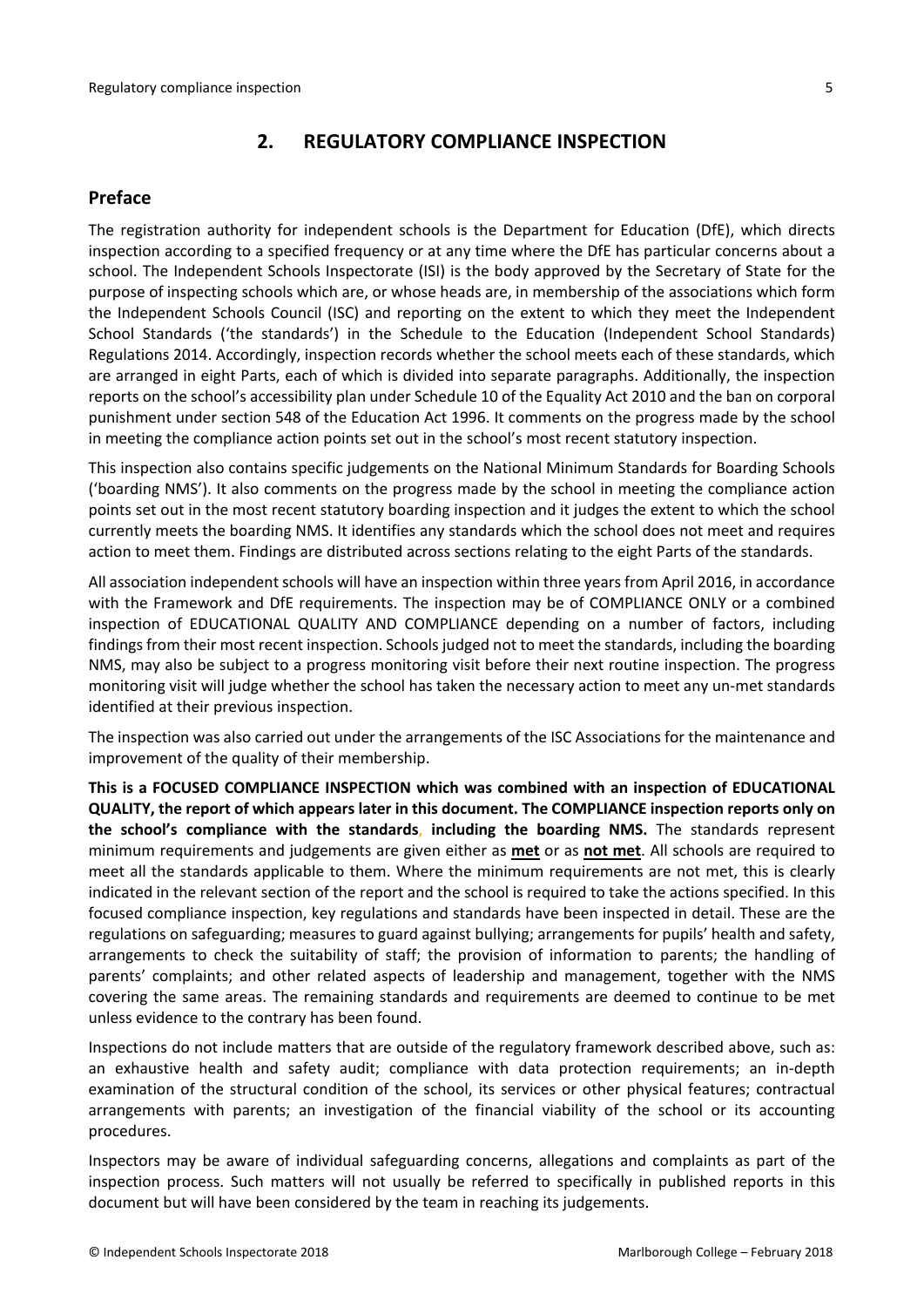Links to the full regulations and requirements can be found here: The Education (Independent School Standards) Regulations 2014, National Minimum Standards for Boarding Schools.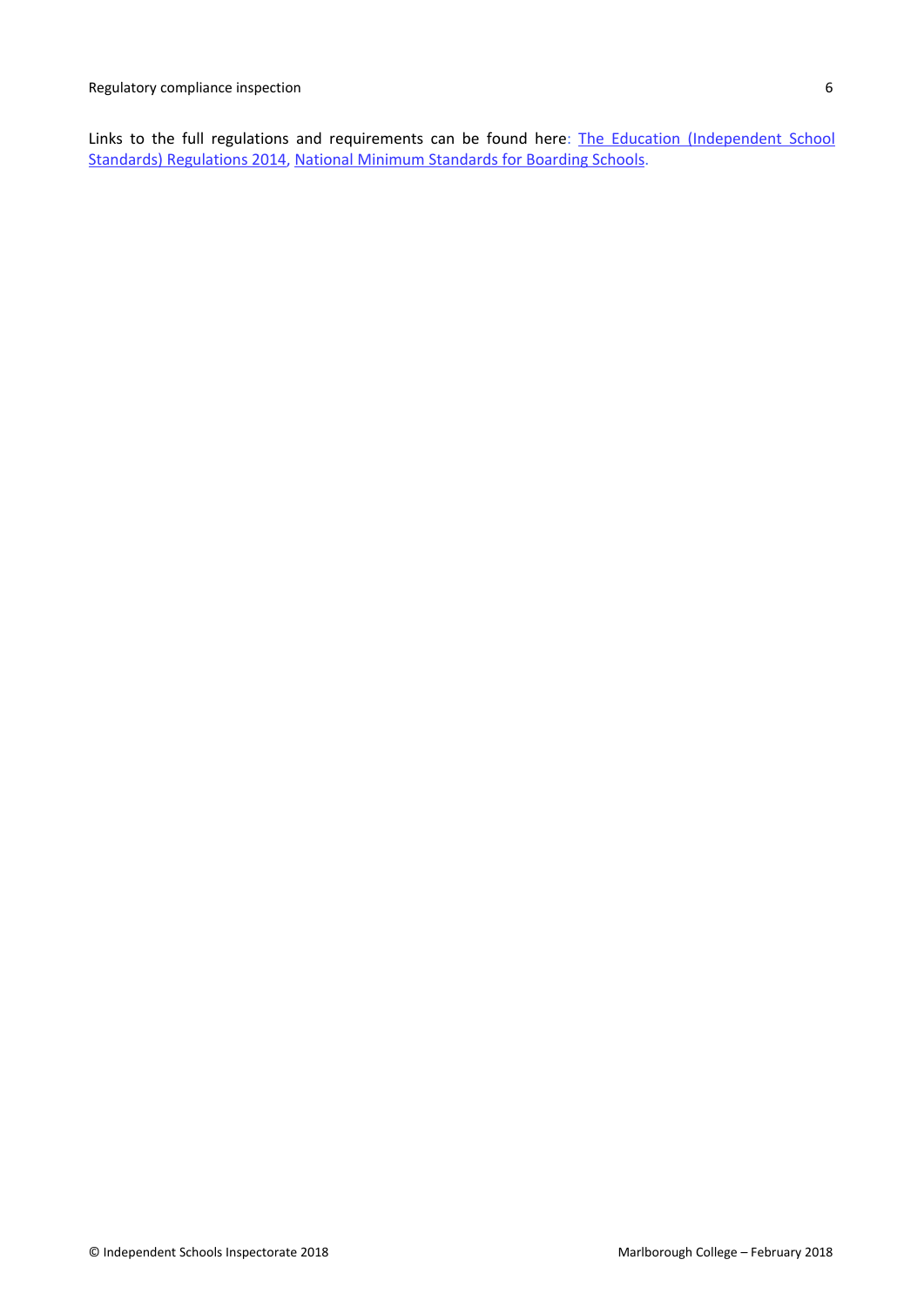## **Key findings**

2.1 The school meets the standards in the schedule to the Education (Independent School Standards) Regulations 2014, the National Minimum Standards for Boarding Schools 2015, and associated requirements, and no further action is required as a result of this inspection.

## **PART 1 – Quality of education provided**

- 2.2 At GCSE in the years 2014 to 2016, performance has been well above the national average for maintained schools and above the national average for maintained selective schools.
- 2.3 In the sixth form, A-level results in the years 2014 to 2016 have been well above the national average for sixth formers in maintained schools and above the national average for those in maintained selective schools. Where data is available for 2014, results in IGCSE examinations have been higher than worldwide norms.
- 2.4 The curriculum is documented, supported by appropriate plans and schemes of work for the pupils and covers the required breadth of material. The teaching enables pupils to make good progress, encompasses effective behaviour management and is supported by suitable resources. A suitable framework for the assessment of pupils' performance is in place.
- **2.5 The standards relating to the quality of education [paragraphs 1–4] are met.**

## **PART 2 – Spiritual, moral, social and cultural development of pupils**

- 2.6 Principles and values are actively promoted which facilitate the personal development of pupils as responsible, tolerant, law-abiding citizens. Boarders' views are actively encouraged and their opinions and concerns are appropriately considered by staff. Any prefect system operating in the school is suitably managed.
- **2.7 The standard relating to spiritual, moral, social and cultural development [paragraph 5] and NMS 17 and 19 are met.**

## **PART 3 – Welfare, health and safety of pupils**

- 2.8 Arrangements are made to safeguard and promote the welfare of pupils by means that pay due regard to current statutory guidance; good behaviour is promoted; bullying is prevented so far as reasonably practicable; health and safety requirements are met, including those relating to fire safety; provision is made for first aid. Pupils are properly supervised; admission and attendance registers are maintained, as required, and there is a strategic approach to risk assessment. A disability access plan is in place.
- 2.9 An appropriate induction process for pupils new to boarding is implemented, and suitable provision is made for boarders' medical and health care, their food and drink and for managing boarders' laundry and possessions. Boarders have suitable contact with friends and family and access to a programme of activities. Boarding staff are appropriately trained and deployed.
- **2.10 The standards relating to welfare, health and safety [paragraphs 6–16], the requirement of Schedule 10 of the Equality Act 2010, and the ban on corporal punishment under section 548 of the Education Act 1996, and NMS 2–4, 6–12, 15 and 16 are met.**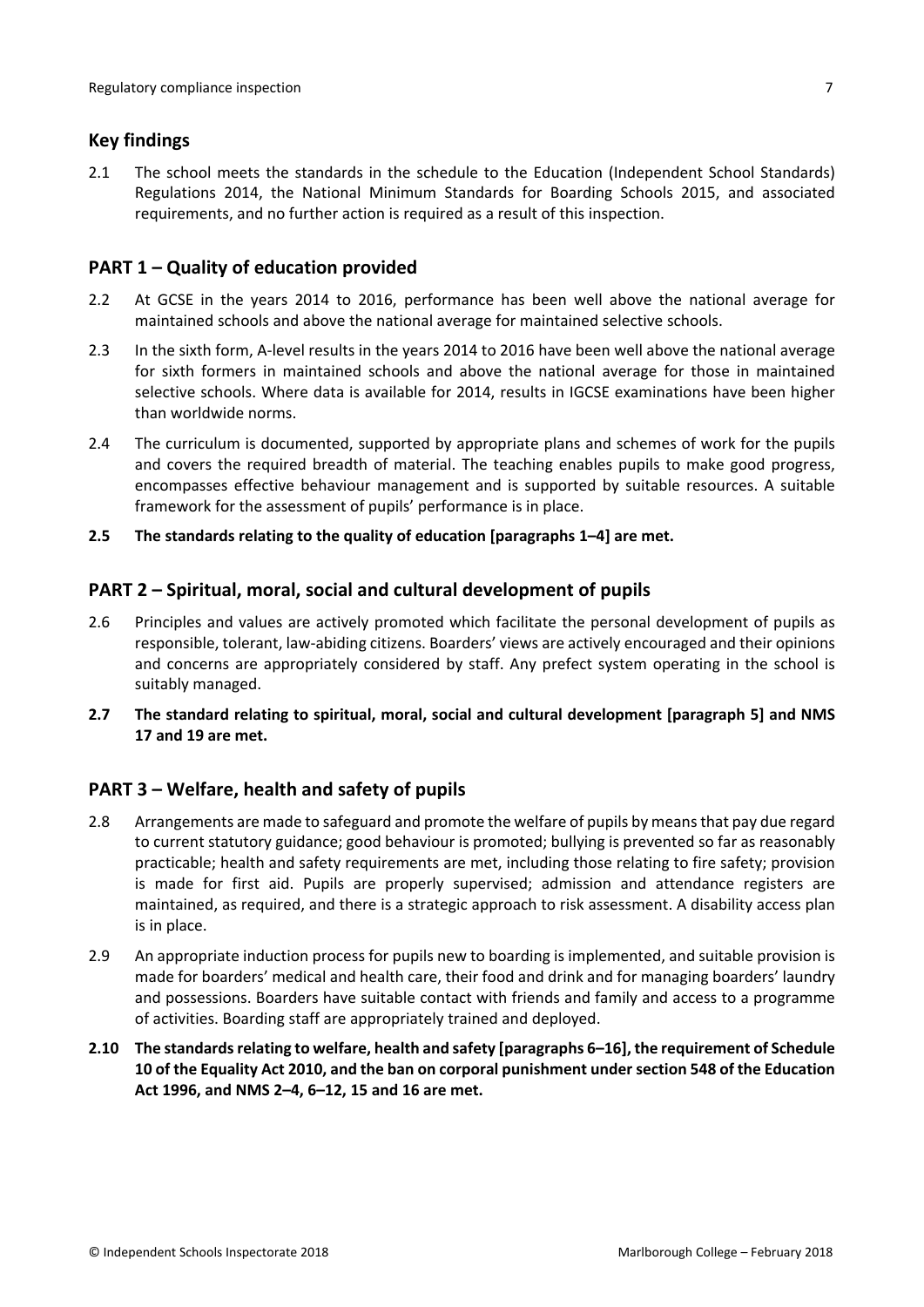## **PART 4 – Suitability of staff, supply staff, and proprietors**

- 2.11 The school makes appropriate checks to ensure the suitability of staff, supply staff, and governors and a register is kept as required. Visitors to boarding accommodation are appropriately supervised.
- **2.12 The standards relating to the suitability of those in contact with pupils at the school [paragraphs 17–21] and NMS 14 are met.**

#### **PART 5 – Premises of and accommodation at schools**

2.13 Suitable toilet, changing and showering facilities for pupils and appropriate accommodation for their medical and therapy needs are provided. The premises are maintained to a standard commensurate with health and safety; acoustics and lighting are appropriate; water provision is adequate. Suitable outdoor space is provided for physical education and outdoor play. Boarding accommodation is adequate for the needs of all boarders, and safeguards and promotes their welfare.

#### **2.14 The standards relating to the premises and accommodation [paragraphs 22–31] and NMS 5 are met.**

#### **PART 6 – Provision of information**

- 2.15 A range of information is variously published, provided or made available to parents, inspectors and the Department for Education. These include details about the governors, the ethos of the school and the curriculum, and of the school's arrangements for admission, behaviour and exclusions, bullying, health and safety, first aid, details of the complaints procedure, and the number of complaints registered under the formal procedure during the preceding school year, and the provision for those with education, health and care plans or English as an additional language. They also include particulars of the school's academic performance during the preceding school year, and its results in public examinations, inspection reports and (for parents only) a report at least annually of their own child's progress. The safeguarding policy is posted on the school's website. A suitable statement of boarding principles and practice is published by the school.
- **2.16 The standard relating to the provision of information [paragraph 32] and statement of boarding principles [NMS 1] are met.**

## **PART 7 – Manner in which complaints are handled**

- 2.17 Parental complaints, if any, are handled effectively through a three-stage process, (informal, formal and a hearing before a panel of three, one of whom is independent of the school). Each stage has clear time scales, and at the third stage the panel can make findings and recommendations which are communicated to the complainant. Records are kept appropriately, including of any action taken, whether or not a complaint is successful, and identifying those relating to the boarding provision.
- **2.18 The standard relating to the handling of complaints [paragraph 33] and NMS 18 are met.**

#### **PART 8 – Quality of leadership in and management of schools**

2.19 The governors ensure that the leadership and management demonstrate good skills and knowledge, and fulfil their responsibilities effectively, so that the other standards are consistently met and they actively promote the well-being of the pupils. Appropriate leadership and management of boarding ensure that the required policies and records are maintained and effectively monitored.

#### **2.20 The standard relating to leadership and management of the school [paragraph 34] and NMS 13 are met.**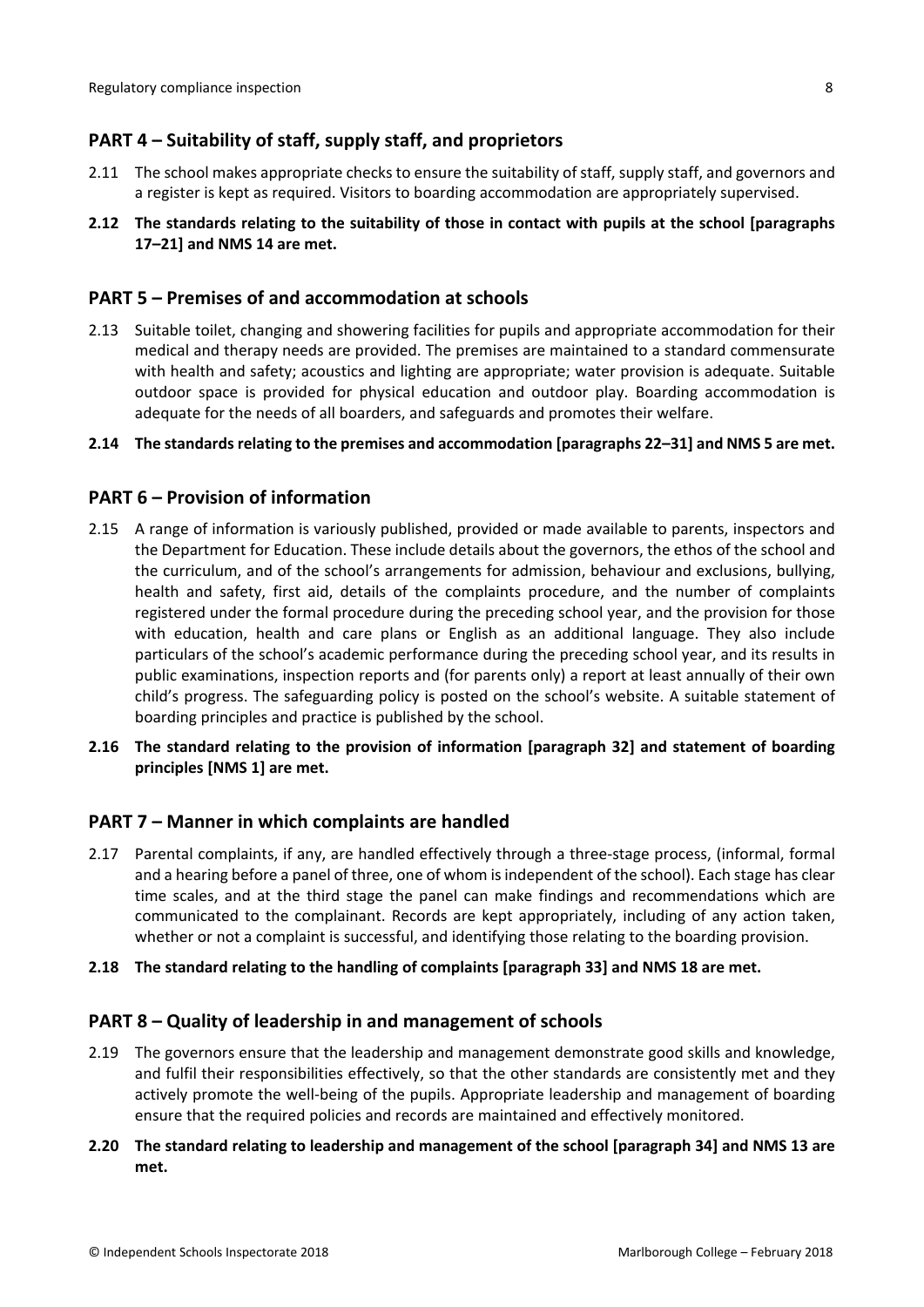## **3. EDUCATIONAL QUALITY INSPECTION**

#### **Preface**

**The EDUCATIONAL QUALITY inspection reports on the quality of the school's work**. It focuses on the two key outcomes:

- The achievement of the pupils, including their academic development, and
- The personal development of the pupils.

Since the school was last inspected, the framework for inspection has changed. The current inspection framework uses different criteria and arrangements for grading from those used in previous inspection frameworks. The judgements made on this inspection are, therefore, not directly comparable to judgements made on previous inspections.

All independent schools are required to meet the requirements of the Independent School Standards. However, different inspectorates apply different frameworks that are suited to the different types of schools they inspect. The ISI terminology reflects quality judgements that are at least equivalent to those used by the national inspectorate, Ofsted. ISI reports do not provide a single overarching judgement for the school but instead give a clear judgement about key outcomes for pupils and information on the quality of the school's work.

## **The headline judgements must include one of the ISI descriptors 'excellent', 'good', 'sound' or 'unsatisfactory'.**

Where necessary, National Curriculum nomenclature is used to refer to year groups in the school. Where the school's own names differ from those used nationally, the details are given in the table below:

| School name | National Curriculum name |  |  |
|-------------|--------------------------|--|--|
| Shell       | Year 9                   |  |  |
| Remove      | Year 10                  |  |  |
| Hundred     | Year 11                  |  |  |
| Lower sixth | Year 12                  |  |  |
| Upper sixth | Year 13                  |  |  |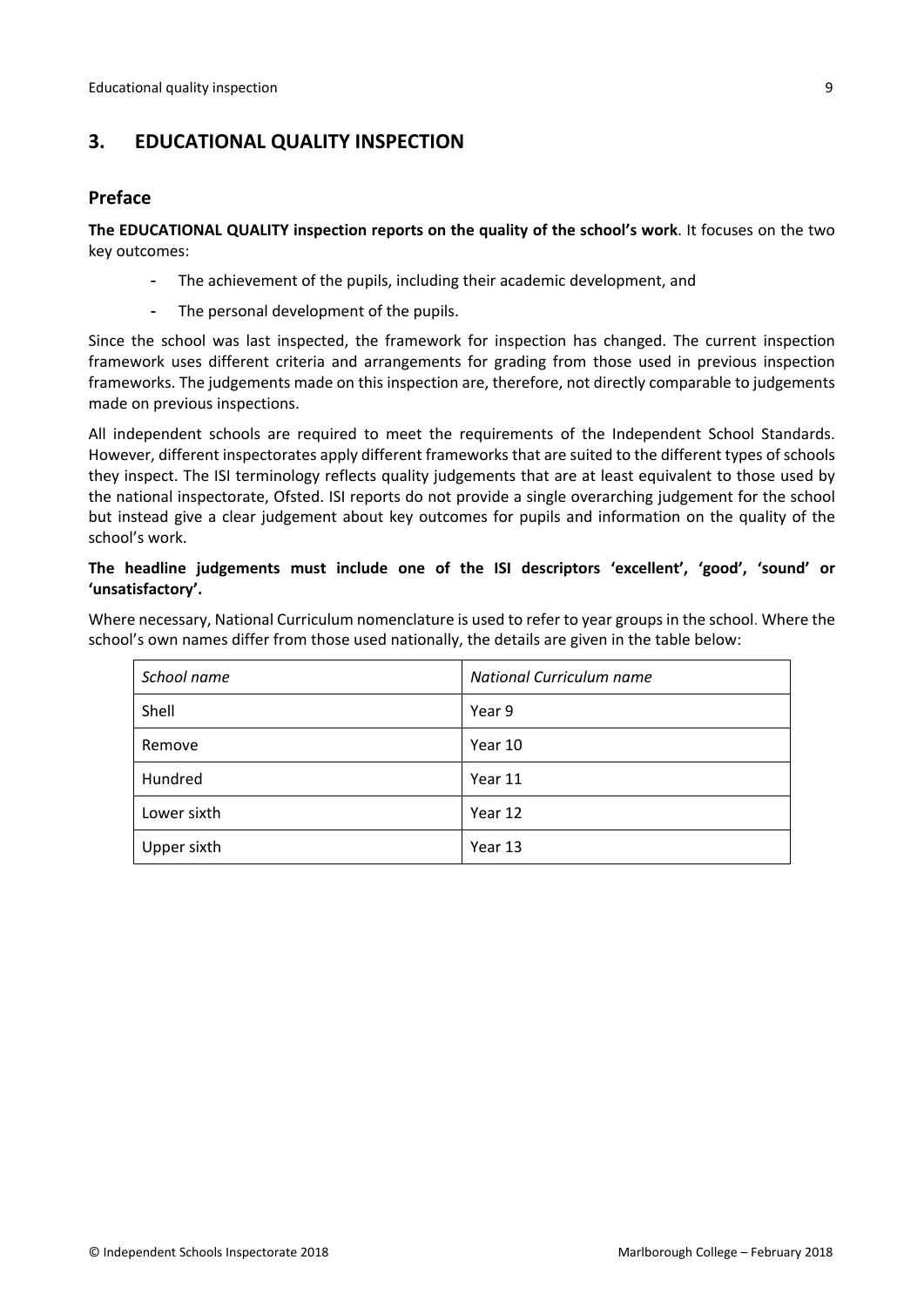## **Key findings**

- 3.1 The quality of the pupils' academic and other achievements is excellent.
	- $\bullet$ Results at GCSE and at A level have consistently been well above the national average.
	- $\bullet$ Pupils' achievement in a wide range of curricular and co-curricular aspects is excellent.
	- $\bullet$ Pupils are highly motivated to work hard and fully succeed in meeting the schools' aims.
	- $\bullet$  Pupils develop exceptionally strong knowledge, skills and understanding across all areas of learning.
	- $\bullet$ Pupils have highly developed learning skills and very positive attitudes to their learning,
- 3.2 The quality of the pupils' personal development is excellent.
	- $\bullet$  The inclusive boarding nature of the school promotes very high levels of self-confidence, selfreliance and resilience.
	- $\bullet$  Pupils demonstrate exceptionally strong social skills; a high level of moral awareness and the school contributes very positively to the local and wider community.
	- $\bullet$  Pupils make well -considered decisions about issues affecting them, based on the rational and relevant appreciation of choices and consequences.
	- $\bullet$  Pupils have an in-depth understanding of each other and provide a high degree of mutual support to their peers.
	- $\bullet$  The pupils enjoy and hugely appreciate the cohesive school community and are well prepared for a life after school to make a positive contribution to society.

## **Recommendation**

- 3.3 In the context of the excellent outcomes for pupils, the school might wish to consider:
	- $\bullet$ Continuing to pursue current initiatives to stretch and challenge the most able pupils.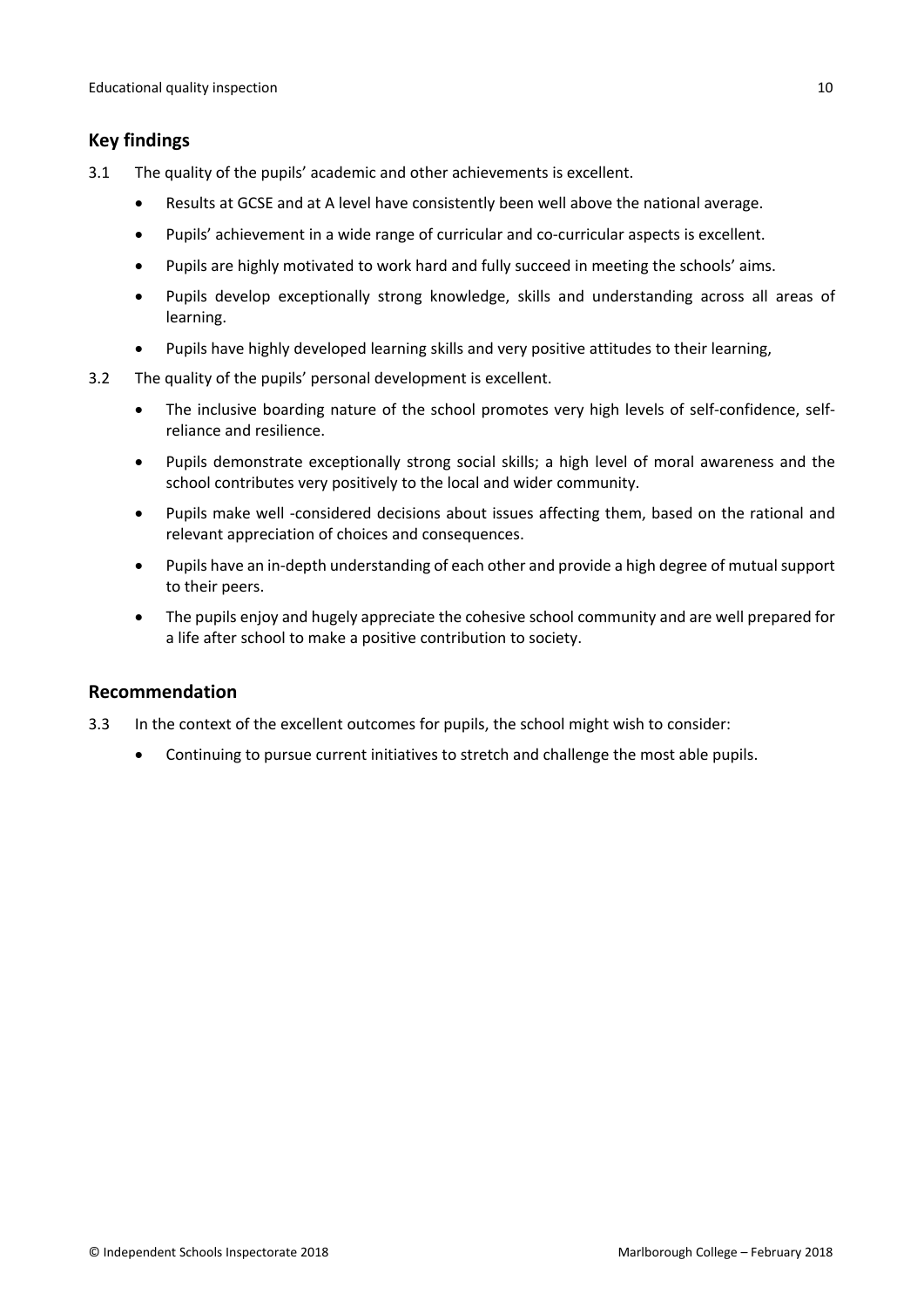## **THE QUALITY OF PUPILS' ACADEMIC AND OTHER ACHIEVEMENTS**

- 3.4 The quality of pupils' academic and other achievements is excellent.
- 3.5 The pupils demonstrate the successful fulfilment of the school's aims as they are keen learners who show flair, energy and enthusiasm in their personal drive for success. The full boarding experience encourages them to work independently and effectively and as a result they achieve highly. Pupils at all levels, including those with SEND and EAL, have excellent levels of knowledge and understanding across all areas of learning. Pupils respond well to the balanced curriculum and demonstrate very highlevel skills of learning as they are able to cross reference across disciplines using technical and specialist vocabulary with ease and accuracy. Pupils collaborate readily, and work with great enthusiasm towards common goals as seen in the Year 9 'Form' lessons which allow pupils to develop research and presentation skills. This is in part as a result of the excellent library provision which actively supports and enhances pupils' skill acquisition by providing focused research materials.
- 3.6 Pupils verbal and written communication is exemplary. Skilful teaching encourages pupils to ask challenging questions and as a result they are able to use language adeptly to express a wide range of views, whilst being respectful of others' opinions. In a sixth form modern languages lesson, pupils were able to discuss the central themes of a film under study using excellent critical vocabulary. This was due to their teacher's effective use of the target language and the discursive style of discussion, which prompted full engagement and intelligent contributions. Pupils' use of information and communication technology (ICT) is embedded in their learning. They are encouraged to employ ICT within the classroom and their activities, as evidenced in 'Form' projects and notably in sixth form science, in which pupils were using online e-library resources to undertake research. Additionally, the pupils' ICT skills are further enhanced by their access to the school's virtual learning environment which allows both course and homework to be completed on line.
- 3.7 Pupils' achievements in external competitions, in gaining other academic distinctions, and their success in sport, music and the arts are exceptional and pupils with special talents outside school are also given full support and credit for their achievements. Within the past year pupils have enjoyed success in academic competitions in astronomy, biology, physics, chemistry and mathematics and have gained awards in Latin reading competitions, philosophy essay competitions and in a number of writing awards. Pupils succeed in gaining national music and drama awards, with those in the Combined Cadet Force winning military competitions and forty pupils involved in gold Duke of Edinburgh expedition work. In sport, teams enjoy regional and national success in cricket, athletics, cross country, fencing, fives, netball and lacrosse. In cricket and rugby several pupils have been selected for county academies and pupils have represented their country at international level in sailing, polo and karate. Such successes are encouraged at all levels in the school through the provision of excellent resources and facilities, including the appointment of strengthening and conditioning coaches to support pupils' physical development. As a result of hard training, and the enthusiastic commitment to achieve personal success the pupils attain very high standards in their sport.
- 3.8 Pupils' study and research skills are of a consistent and very high-quality, ranging from detailed notetaking through to excellent research projects of varying age appropriate complexity. This was shown by work produced in a Year 12 project on solar flare emissions and a Year 9 project on the selection of a third runway for either Gatwick or Heathrow airports. Pupils synthesise information effectively, making cross curricular links and using their prior knowledge in new situations. This was seen in a Year 12 philosophy lesson in which pupils were forming their own hypothesis about the intelligible universe using the works of Bertrand Russell, Frederick Copleston and Albert Einstein. Pupils' attitudes to learning are exceptional: they take pride in their work and show initiative and independence, whilst being keen to work collaboratively. This was evidenced in the work scrutiny sample seen by the inspectors. This passion for learning is embedded in the boarding ethos of the school, which promotes a collegiate approach to pupils' learning. Teaching staff and sixth form pupils act as role models in terms of their enthusiasm for learning in and beyond the classroom, which is then emulated by the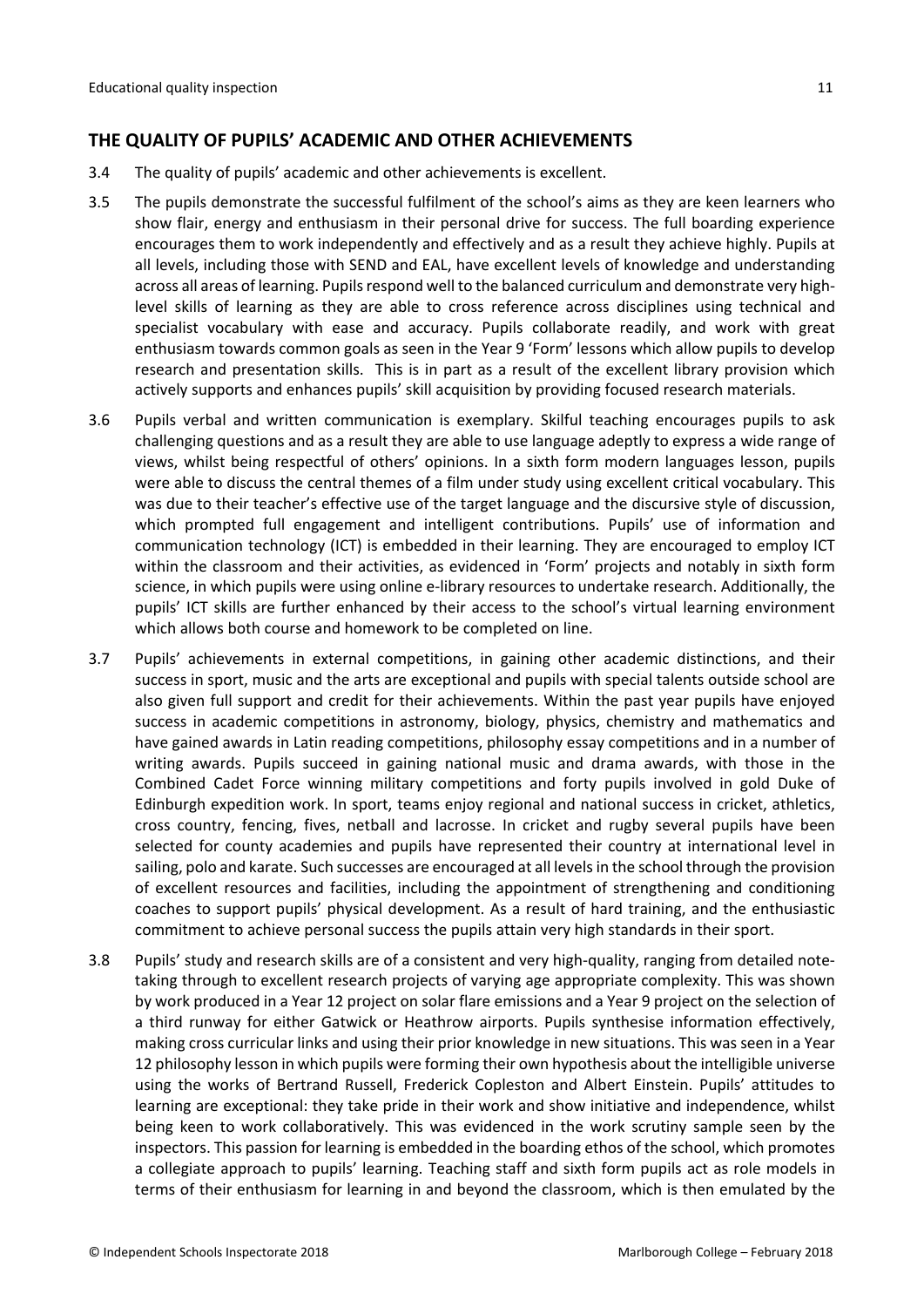younger pupils. The ready access to tutors and house staff for advice and support enables pupils to benefit directly in their work and this is reflected in their high levels of achievement.

- 3.9 The pupils' high levels of attainment are reflected in their performance in public examinations. The following analysis uses national data for the years 2014 to 2016. These are the most recent three years for which comparative statistics are currently available. Results in GCSE examinations have been well above the national average for maintained schools and above the average for maintained selective schools. The results in IGCSE examinations have been higher than worldwide norms.
- 3.10 Results in A-level examinations have been well above the national average for maintained schools and above the national average for maintained selective schools. Nearly all leavers proceed to universities in the UK with challenging entry requirements or to universities in the USA with equally demanding entry requirements. Where data is available for 2014, results in International Baccalaureate examinations have been higher than worldwide norms.
- 3.11 Data provided by the school shows that pupils with SEND make progress that is in line with their peers. Pupils with English as an additional language (EAL) perform in line with their peers and in some subjects exceed them. These pupils achieve well as their individual difficulties are effectively supported by the learning support department, who carefully monitor these pupils' needs ensuring that teachers adapt their lessons to suit the pupils' needs. More able pupils, including scholars, consistently achieve high levels of success as demonstrated by the Extended Project Qualification and their success with other pupils in a wide range of external competitions and Olympiads. Their drive to extend their learning goes beyond the taught syllabus and the school is currently exploring strategies to further challenge these pupils. Responses to pre-inspection questionnaires by both pupils and parents show that almost all agree that the school enables high levels of progress.
- 3.12 Pupils across the school are keen to make progress and they understand that success is not solely about examination success. They collaborate with their peers, as seen in older pupils assisting younger pupils with research projects and in the coaching of sport. The house system strongly supports this collaboration. Pupils enjoy challenging themselves and others; they actively participate in discussions, read widely and engage fully in co-curricular activities to support their learning. Pupils are highly reflective, positive and appreciative of the opportunities they are afforded at the school. Pupils in a fast-paced Year 11 drama class were persistent in seeking clarification to issues of text in Orwell's *1984*, a technique used by their teacher, to deliberately test the pupils' persistence and promote pupil interaction. The high level of pride that pupils take in their work is evident through their neat, orderly and well-organised books, and their productivity is reflected by the high volume of their work. In lessons. Pupils concentrate well and consistently demonstrate positive attitudes, they enjoy working collaboratively and their interactions as a result are highly beneficial and promote excellent progress.
- 3.13 The pupils' attitudes and success as highly effective learners is due in part to a combination of the careful monitoring provided by the leadership of the school and the boarding ethos of the school. This creates a collegiate approach to learning which successfully permeates the whole school. Extensive use is made of value added data and baseline assessment. The formation of teaching working groups to consider pupils use of, free time, digital technology and study periods, which has involved full pupil consultation are initiatives which encourage pupils to aspire to give of their best. The school has developed close links with Swindon Academy, in the form of a maintained school partnership, which involves academy pupils in Year 7 and 8 engaging with Marlborough pupils and also taking part in a summer activity programme. The school also has a direct link with its partner school Marlborough College Malaysia, a coeducational day and boarding school, which promotes further exchange opportunities for the Marlborough pupils.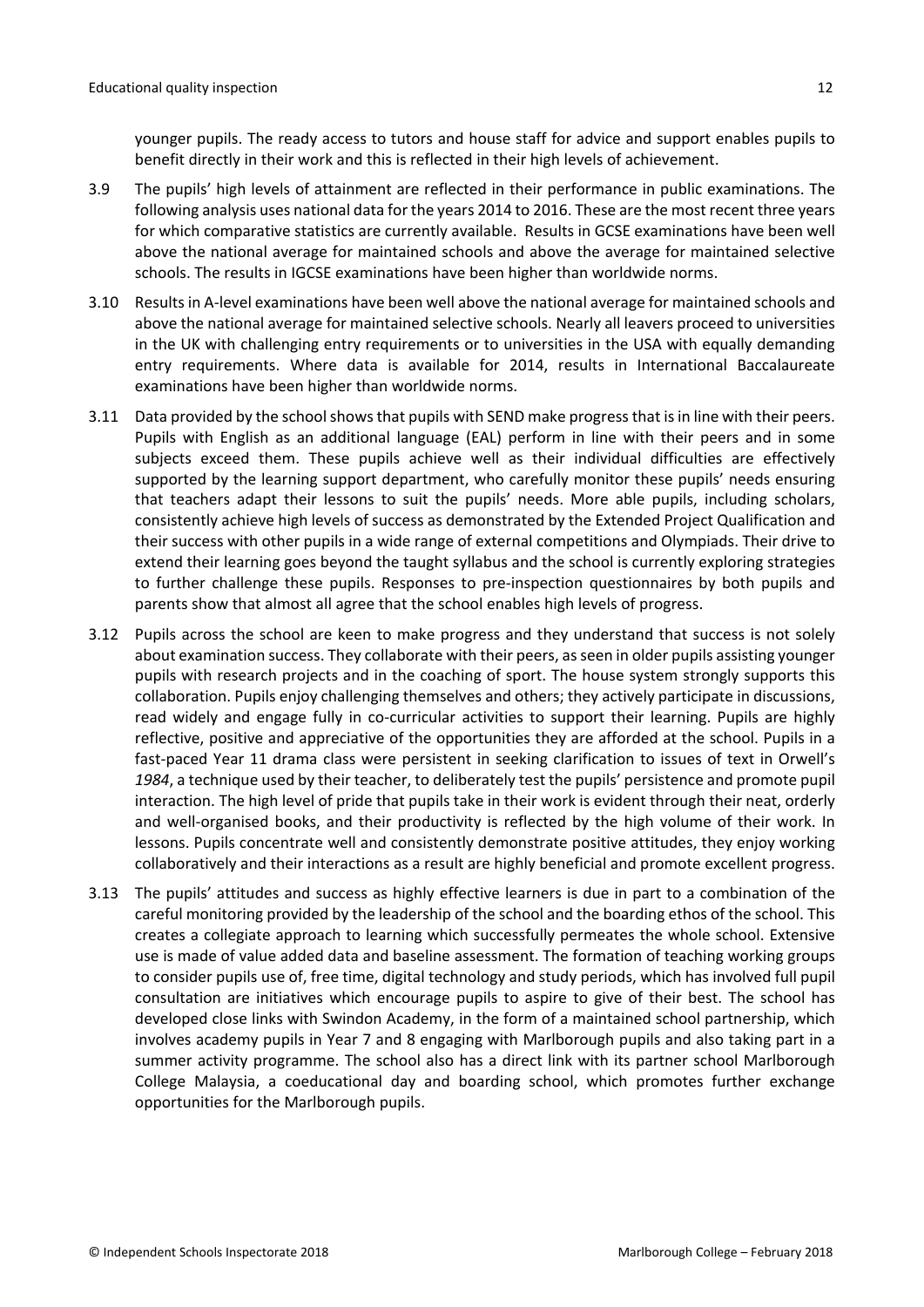## **THE QUALITY OF THE PUPILS' PERSONAL DEVELOPMENT**

- 3.14 The quality of the pupils' personal development is excellent.
- 3.15 The school is highly successful in meeting its aims to foster excellence through teaching and learning, promoting the strongest possible educational values in order that pupils develop into responsible and confident young adults. The pupils respond positively to the high standards and expectations set by the leadership, teaching and boarding staff and there is a real sense of community and shared focus, underpinned by the full boarding experience which has a significant influence on pupil's personal development.
- 3.16 Pupils of all ages are extremely self-confident without being overbearing. They show notable resilience and pupil discussions confirmed that they have a very clear and objective understanding of how to improve their own learning and performance both academically and in a co-curricular sense. Pupils commented that the Year 9 induction programme was excellent allowing them to settle in rapidly as new pupils. Year 10 and 11 pupils were able to discuss examples from their weekly reviews with tutors, as to how they should move forward both academically and in a personal development sense. SEND pupils were very positive about the help they received from the learning support department which helped support their self-confidence and self-esteem. Conversations with Year 12 pupils in terms of university and higher education options confirmed they that felt well prepared for the next stage of their education as a result of the upper sixth 'Life beyond Marlborough' programme. The vast majority of pupils responding to the questionnaires acknowledged that boarding had helped them become more confident and independent.
- 3.17 Pupils develop an excellent understanding and appreciation of the non-material and spiritual aspects of life. They are highly reflective, using opportunities such as a chapel service, or facilities in the library, to develop this dimension of their lives at the school. The college chapel is seen by the pupils as being central to the development of their spiritual and ethical values and this was demonstrated, during the visit, in the form of the pupils' enthusiastic participation in religious services. Their participation in a wide range of dramatic, artistic and musical activities supports their well-developed aesthetic and cultural sensibilities. The emphasis on happy, thriving boarding communities has a strong influence on pupils' actions and behaviour. Their sense of fair play is exemplified through the 'illuminations initiative' which is an example of a pupil led initiative to ensure that everyone's achievements are recognised, including those gained outside the school. Pupils' spiritual and non-material understanding of life is strongly influenced by whole school events or congregations when there is a national tragedy or in acts of remembrance and in the naming of school buildings, such as the Memorial Hall commemorating former pupils who lost their lives in the first world war.
- 3.18 Pupils have an excellent understanding of right and wrong: they are considerate and kind to each other and their teachers. They understand and respect systems of rules and laws and demonstrate a very keen sense of fair play and justice, challenging injustice where they encounter it. Pupils are quick to acknowledge any transgression when it does occur. A Year 9 exercise on the topic of, 'Anything is acceptable if survival is at stake', generated cogently argued standpoints relating to free will and determinism, providing good evidence of moral and philosophical investigation undertaken by the pupils. Pupils observed during the visit were all well behaved and willingly engaged in discussion, they accept responsibility for their own behaviour, as shown in the voluntary code of conduct that works very well in the school library. They are also quick to show initiative in addressing any issues, as seen in the formation of the LGBT discussion forum. The very large majority of parents responding to the questionnaire acknowledged that the school actively promotes good behaviour and the overwhelming majority of pupils agreed that the school encouraged them to behave well and that they understood the sanctions for poor behaviour.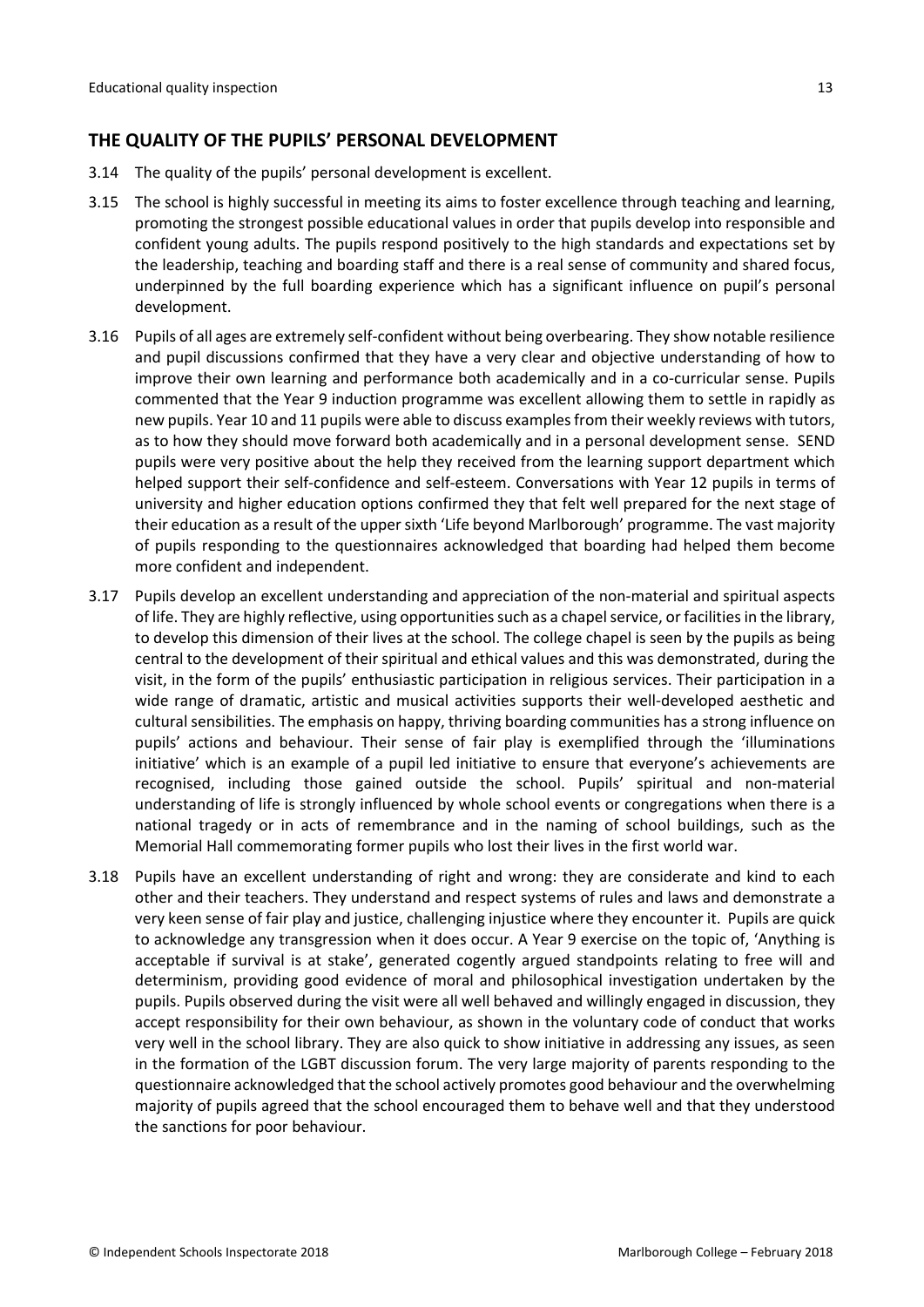- 3.19 Pupils are highly socially aware and this is a real strength of the school. They provide much support to their peers, both academically and in terms of developing wider skills. This is a consequence of the school culture of easy relationships and social confidence. Much of this support is unprompted and spontaneous as seen in older pupils helping to coach younger pupils in rugby and other sports, in music, and in academic and project work. Pupils consistently demonstrate advanced skills in terms of working effectively with others, including solving problems and achieving common goals. Sixth form pupils act as buddies to the incoming Year 9 pupils and contact them before they join the school. Older pupils visit local old peoples' homes and day care centres and a conservation and country skills group are involved in projects such as the replanting and preservation of the natural habitat around the river Kennet. Year 12 and 13 pupils work together to coordinate and plan the college's charity events, which this year have included, skydiving, a sponsored walk and a home clothes day at the school. The first Sunday ("Super Sunday") of the summer term is a whole school charitable fund-raising day. Pupils' personal development is greatly enhanced by these opportunities allowing the pupils to take part in largely pupil-arranged charitable events as well as the well-structured outreach programme.
- 3.20 Pupils form very positive and productive relationships with each other, irrespective of culture or background. With the support of the house system, pupils emulate a family approach to building successful relationships, drawing on reflective and restorative practices to enable them to maintain supportive, successful relationships. They have a genuine interest in the world around them, including other cultures, as exemplified by a visit of Dalai Lama's Buddhist monks to the school and the opportunity for pupils to experience Japanese and Arabic off-timetable. They fully appreciate their own privileged backgrounds and are keen to make an impact on the wider world. They demonstrate a high level of sensitivity and tolerance to those from different backgrounds and traditions. Their high degree of curiosity in other cultures and how they live is notable, whether cultivated through linguistic enquiry or through the lively programme of overseas trips, which have included an art trip to Madrid, a history of art trip to Rome, language exchanges to France and Spain and cross-curricular expeditions to Sienna, India and the Azores.
- 3.21 Pupils have a high level of appreciation of how to stay safe and understand how to be physically and mentally healthy, particularly in terms of diet, exercise and a balanced lifestyle. The 'Artemis' programme, covers PSHCE in Years 9 and 10; in Years 11-13 there are Year-group talks; a food committee and Year group councils regularly meet with the Master. As a result of this input, the pupils feel they have a voice and that they are encouraged to lead a healthy lifestyle and make reasoned choices to keep themselves physically and mentally healthy. The school shows sensitive understanding of the possible impact of mental illness and stress on pupils and strongly promotes the health and well-being of pupils. A pastoral conference, held in January, for parents of pupils in Year 9 and 10, with external specialist speakers, demonstrated the school's commitment in engaging parents in a partnership promoting the personal development of its pupils. In the pre-inspection questionnaires a very large majority of the parents and pupils felt that the school provided a safe and healthy environment with appropriate supervision levels and the overwhelming majority of parents felt that the school is governed, led and managed well. Pupils leave the school as confident individuals having acquired the necessary skills which prepares them well for the next stages of their lives helping them to make a positive contribution to society.